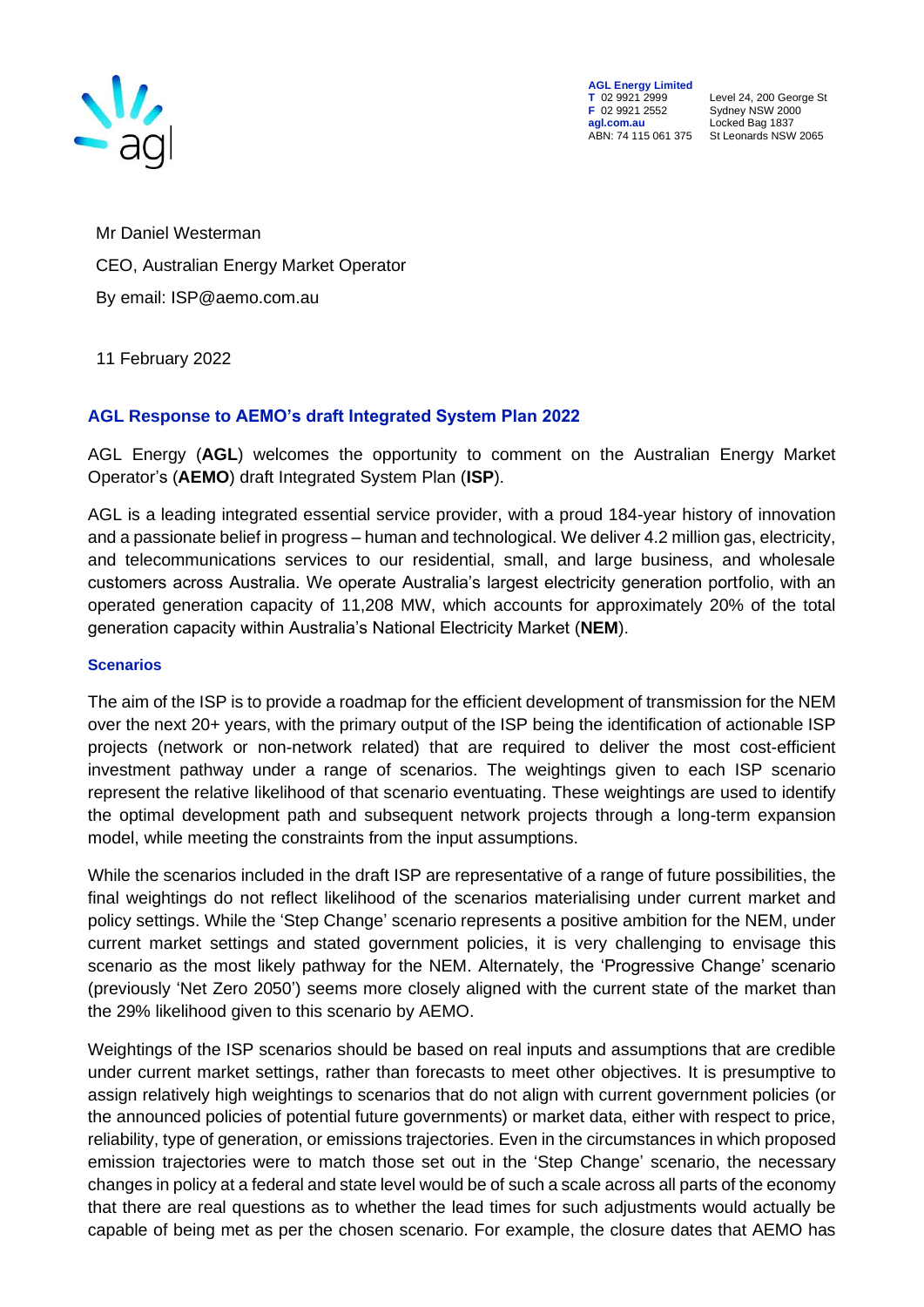

put forward in the ISP are predicated on the grid having the necessary capabilities underpinned by a quantum of investment that would be challenging in the proposed timeframes and brings into question the use of the 'Step Change' scenario as the base case.

AGL strongly supports the need for an aspirational scenario that considers potential pathways towards reducing emissions in a more ambitious timeframe than Australia's current climate commitments. However, we do not consider that this scenario at present represents the most likely development pathway for the ISP. We suggest increasing the weighting of the 'Progressive Change' scenario and decreasing the weighting of the 'Step Change' scenario.

## **Australia's Carbon Commitment**

The carbon trajectory used as the basis for the 'Step Change' scenario is not reflective of current policy commitments or economic rationale; rather, it is a trajectory that has been constructed to represent a step change in emission policy for the purposes of the ISP. <sup>1</sup> Given that the carbon budget input assumptions are not based on actual legislated policy in Australia or Australia's Nationally Determined Contributions (**NDC**) under the Paris Agreement, it is unclear why this scenario has a 50% likelihood and is considered most probable.

In the 2021 update to Australia's NDC, Australia reaffirmed its emissions reduction target of 26-28 per cent below 2005 levels by 2030 (implemented as an emissions budget covering the period 2021- 2030) and made a further commitment to net zero by 2050. This carbon trajectory is reflected in the 'Progressive Change' (previously 'Net Zero 2050') scenario included in the ISP and depicted in figure 5 from the 2021 Inputs, Assumptions, and Scenarios Report below. The Step Change and Hydrogen Superpower scenarios in contrast are based on cumulative carbon budgets from 2024 which are not backed by existing emissions reduction commitments.<sup>2</sup>

<sup>1</sup> Climate Works Multi-Sector energy modelling July 2021

<sup>2</sup> AEMO 2021 Inputs Assumptions and Scenarios Report July 2021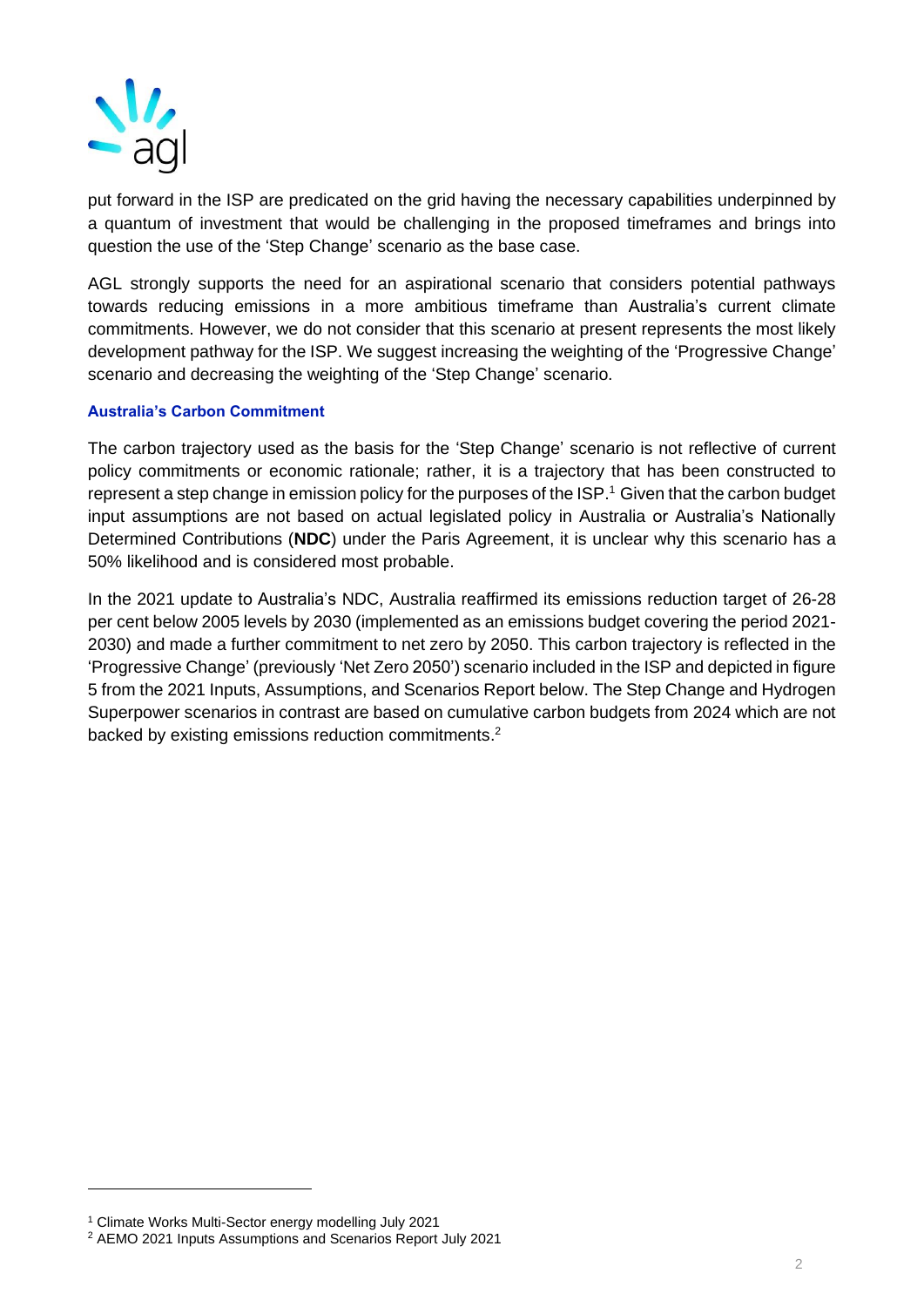



**Figure 5** NEM emission trajectories from multi-sectoral modelling and the resulting cumulative carbon

Only the Progressive Change scenario uses multi-sectoral modelling to determine a carbon budget for 2031-50. Before 2031, the 'Progressive Change' scenario has been designed such that the emissions over the period to 2030 must meet, or fall below, the Federal Government's 2030 target.

In contrast, the Step Change scenario includes a steep decrease in emissions between 2023 and 2030 that is not based on current domestic climate policies. AEMO states that the Step Change Scenario modelling indicates 14GW of coal generation is likely to withdraw by 2030 to meet tighter carbon budgets. However, as these carbon budgets have not yet been prescribed, and the forecast relates to just the next eight years, rather than a distant period which is harder to predict, we do not consider this to be the most likely future scenario.

We suggest that where an input assumption underpins a certain scenario that is not based on legislated policy, AEMO should articulate how this trajectory would be supported by the market in the absence of government policy drivers. We also suggest the Delphi Process should be followed by a sense check to assess whether the outcome is factually well supported.

AGL values the ISP as a whole of system plan that is essential for planning network development. Transparent communication around the likely scale and timing of investment needs, and the impact on both consumers and industry, must be a key goal of the ISP. However, the ISP does not plan generation investment and retirement, which (other than through direct government action) is market driven. The ISP is also not a forecasting document, but rather a plan that relies on real inputs. We encourage AEMO to ensure these distinctions are clear when framing the ISP to ensure that heavilyweighted scenarios reflect credible pathways based on current market conditions, risks, constraints and transitional milestones. We would continue to caution against specific details in certain scenarios being overemphasised as likely outcomes for the market.